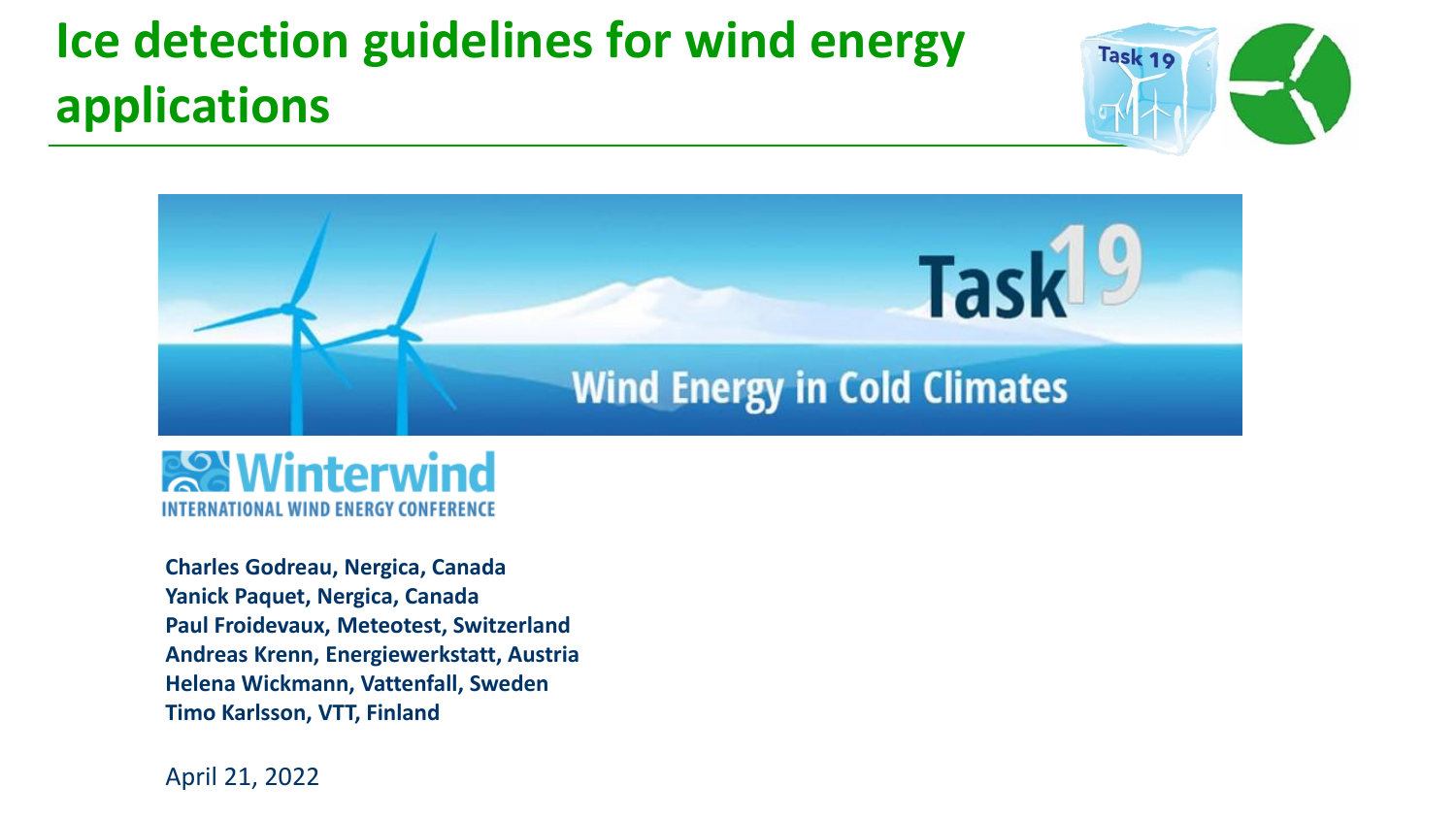# **Background and objectives**



- Variety of ice detection methods and applications in cold climate wind energy
- Propose a classification of available methods to pave the way for the optimization and standardization of ice detection technology
- Define which methods are best suited for a given application
- Propose standardized metrics for ice detection performance evaluation
- Review of certification process
- Discuss main risks and challenges associated with ice detection for wind energy applications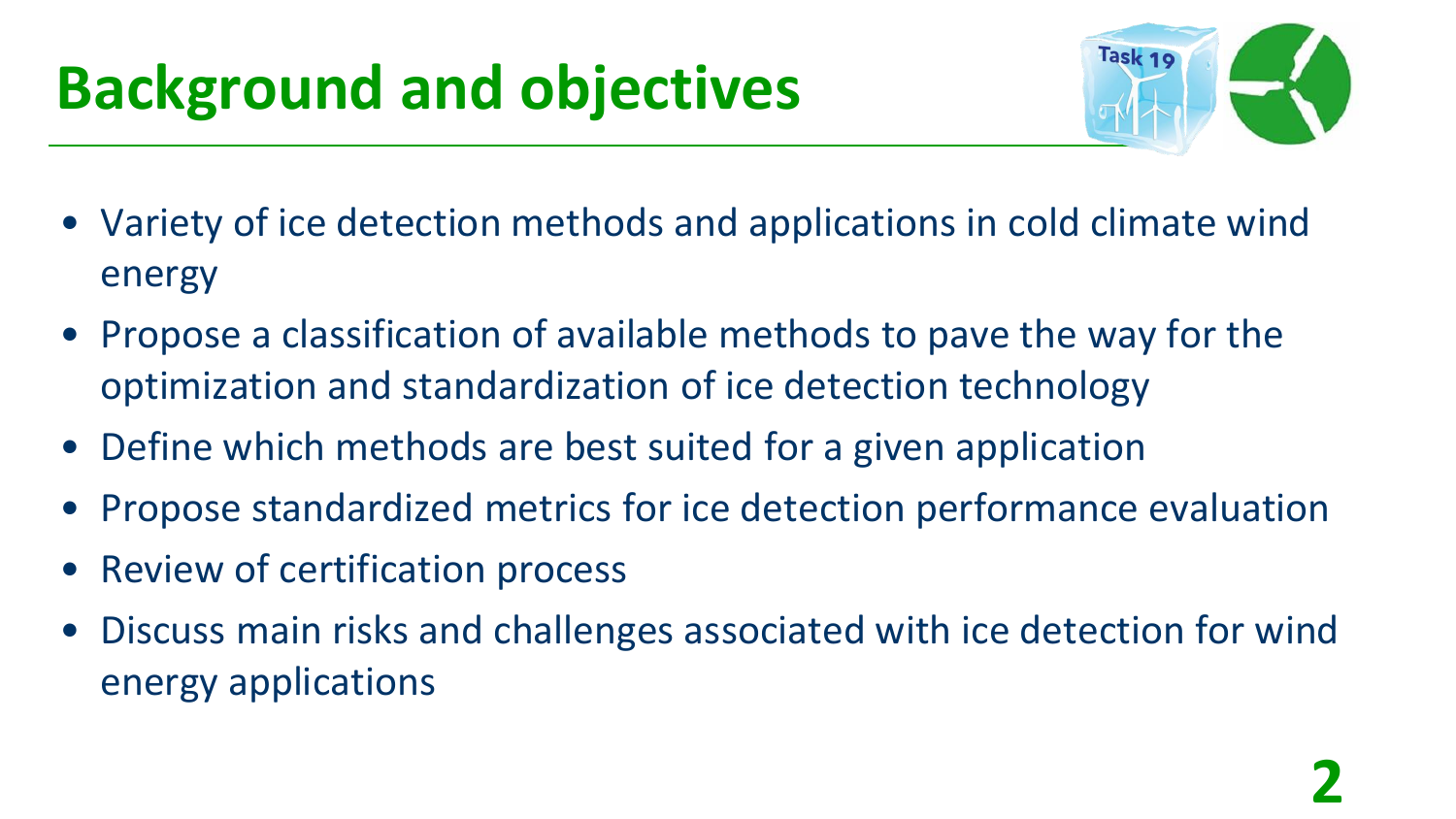## **Standardized definitions**





#### NEW

- During meteorological icing, the **ice accretion rate** expresses the **intensity** of an icing event in  $mm/h$ , kg/h or kg/(m\*h).
- During instrumental or rotor icing the **maximum accumulation** of ice expresses the **severity** of an icing event in mm or kg.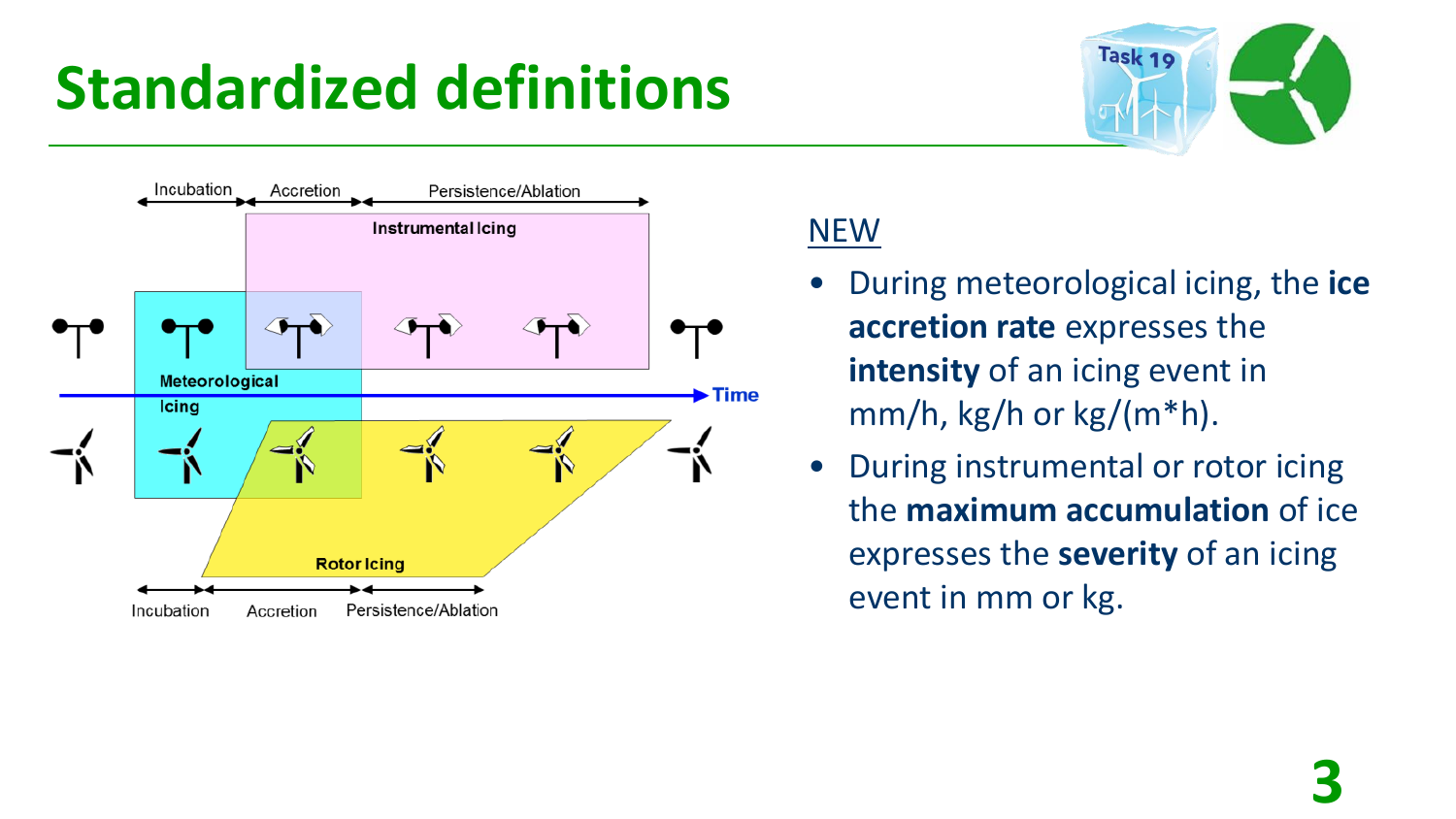

Considering the variety of available methods and measuring principles, two main categories can be defined based on the location of the ice measurement:

- Ice detectors placed on met masts and wind turbine nacelles to measure instrumental icing; or
- Ice detectors placed on or inside rotor blades to measure rotor icing.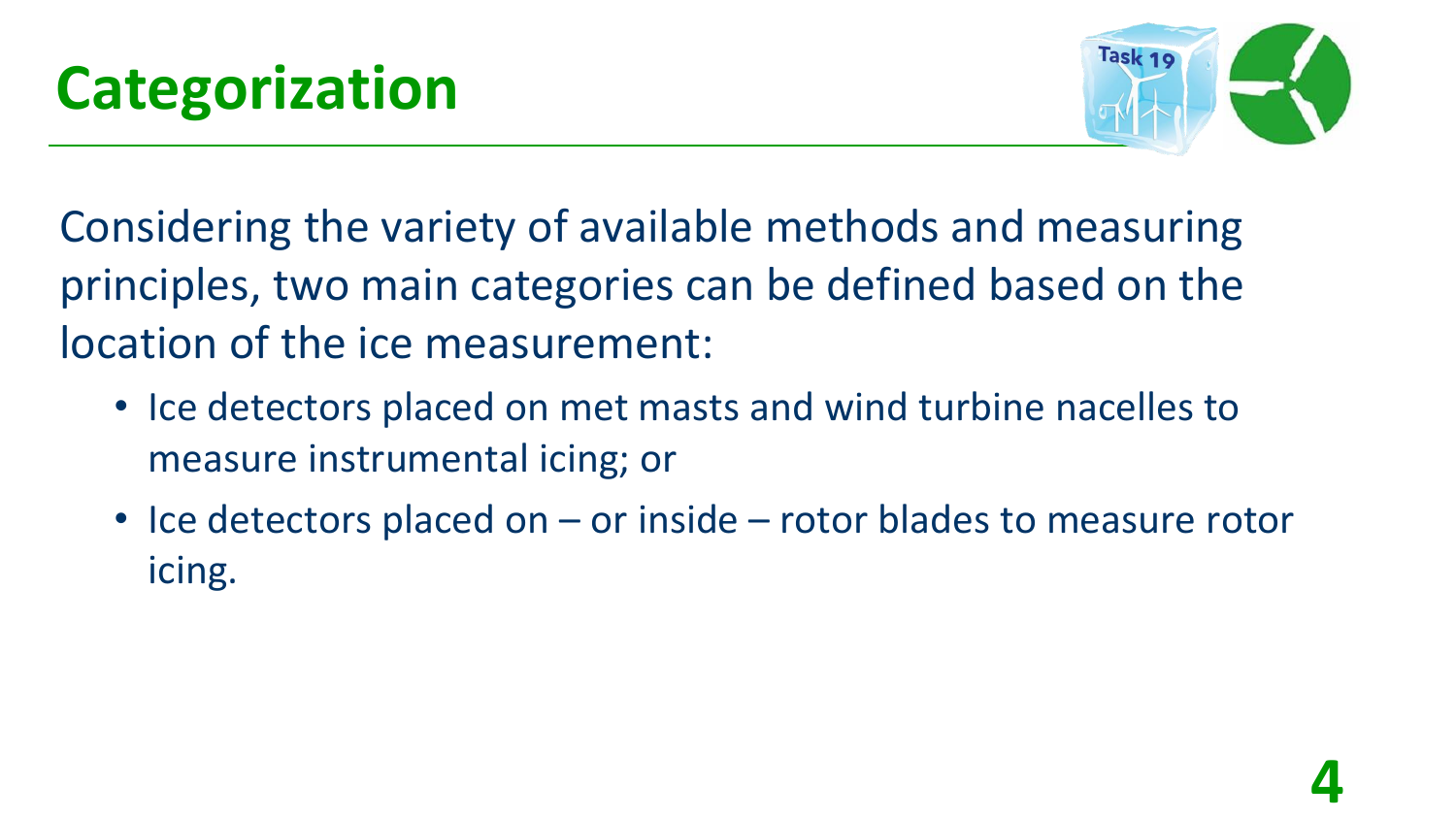## **Wind turbine nacelle or met mast**



| Icing type           | Icing detection signal                                   | <b>Measuring principle</b> |                                                  |  |
|----------------------|----------------------------------------------------------|----------------------------|--------------------------------------------------|--|
|                      | Discrete (True or false)                                 |                            | Infrared reflection $+$ heating                  |  |
| Meteorological icing |                                                          |                            | Atmospheric conditions (T, RH, visibility, etc.) |  |
|                      |                                                          |                            | Vibrating wire or probe $+$ heating              |  |
|                      |                                                          |                            | Load cell attached to a rotating cylinder        |  |
|                      | Continuous intensity (in mm/h, kg/h or<br>$kg/m \cdot h$ | $\bullet$                  | IP cameras coupled with image analysis           |  |
|                      |                                                          | $\bullet$                  | Heat transfer rate on a probe                    |  |
|                      |                                                          |                            | Change of impedance $+$ heating                  |  |
| Instrumental icing   |                                                          | $\bullet$                  | Double anemometry                                |  |
|                      | Discrete (True or false)                                 |                            | Infrared reflection                              |  |
|                      | Continuous severity (in mm, kg or $kg/m$ )               | $\bullet$                  | Load cell attached to a rotating cylinder        |  |
|                      |                                                          | $\bullet$                  | IP cameras coupled with image analysis           |  |
|                      |                                                          | $\bullet$                  | Heat transfer rate on a probe                    |  |
|                      |                                                          | $\bullet$                  | Change of impedance                              |  |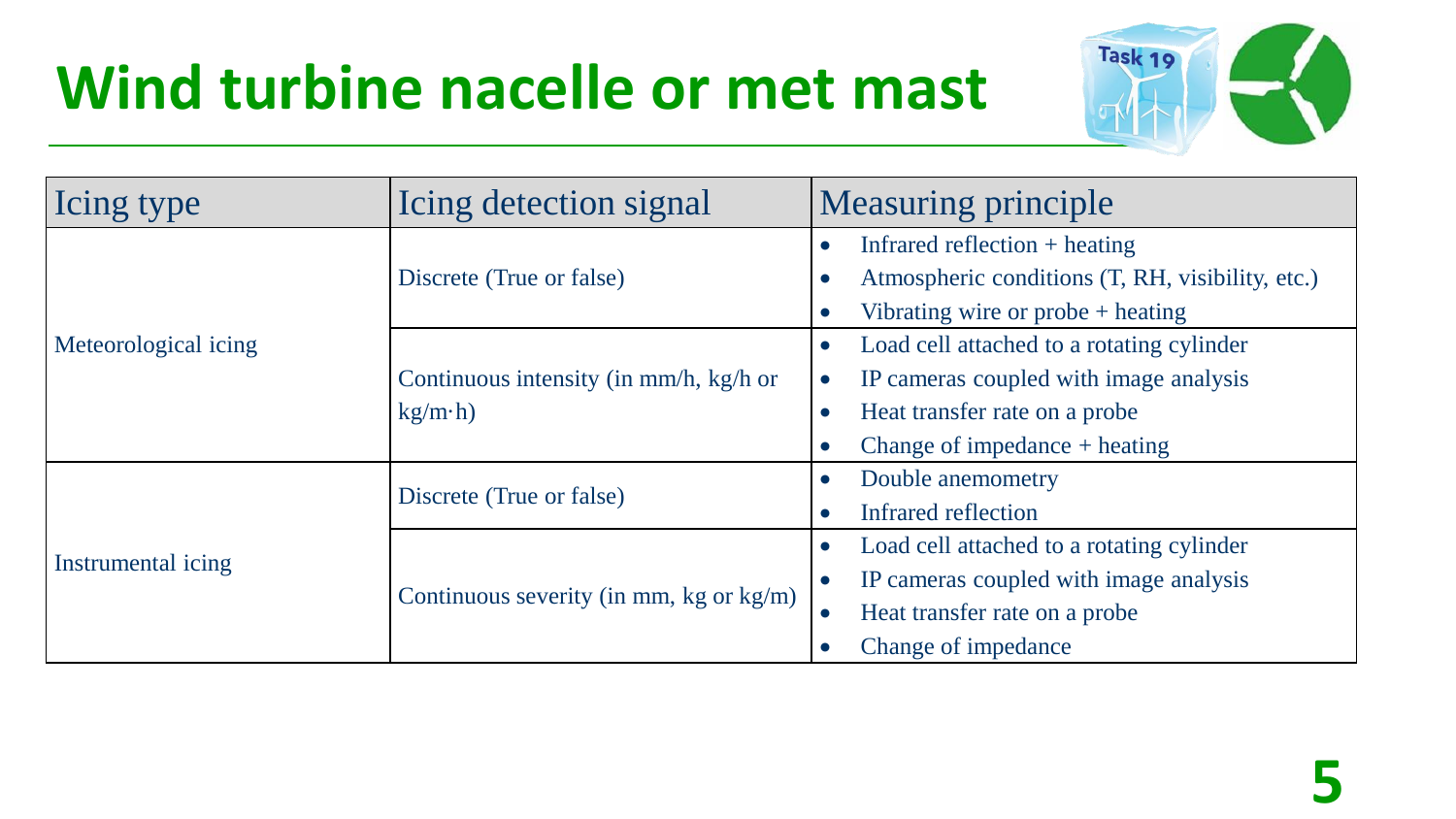# **Wind turbine rotor**



| Icing type           | Icing detection signal                                   | <b>Measuring principle</b>                                                                                |  |
|----------------------|----------------------------------------------------------|-----------------------------------------------------------------------------------------------------------|--|
|                      | Discrete (True/false or categories)                      | IP cameras coupled with image analysis<br>Change of impedance                                             |  |
| Meteorological icing | Continuous intensity (in mm/h, kg/h or<br>$kg/m \cdot h$ | Change in blade eigenfrequencies                                                                          |  |
|                      | Discrete (True/false or categories)                      | Power curve $+$ Pitch curve<br>$\bullet$<br>IP cameras coupled with image analysis<br>Change of impedance |  |
| Rotor icing          | Continuous severity (in kg or $kg/m$ )                   | Change in blade eigenfrequencies                                                                          |  |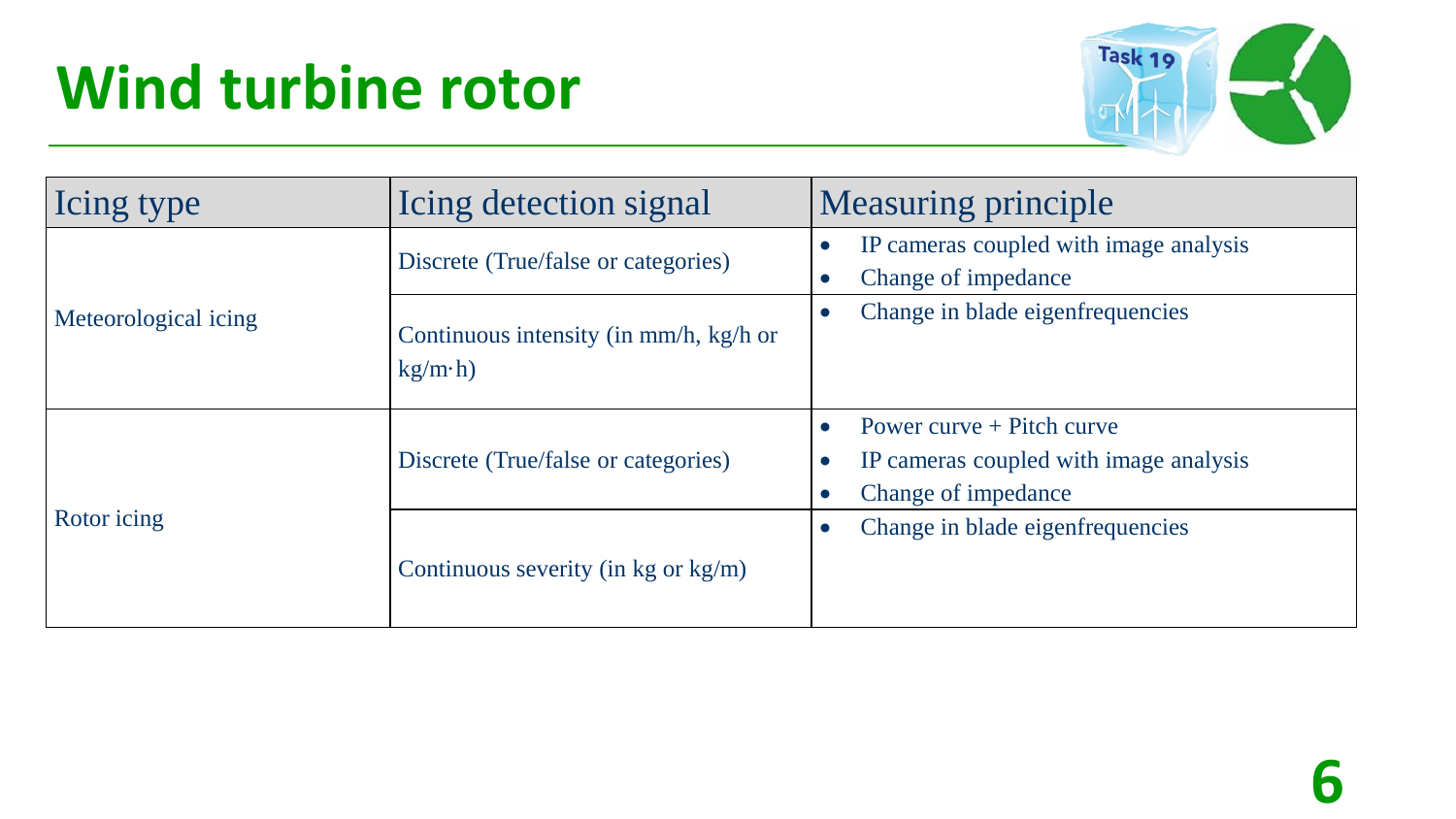# **Ice detection applications**



The following ice detection applications are listed in the report

- Control of ice protection systems
- Evaluation of performance losses associated with icing
- Ice fall and ice throw risks mitigation
- Wind turbine control in icing and prevention of structural damage
- Research and validation (forecast input data)
- Resource assessment (planning phase)

#### Details in Appendix 1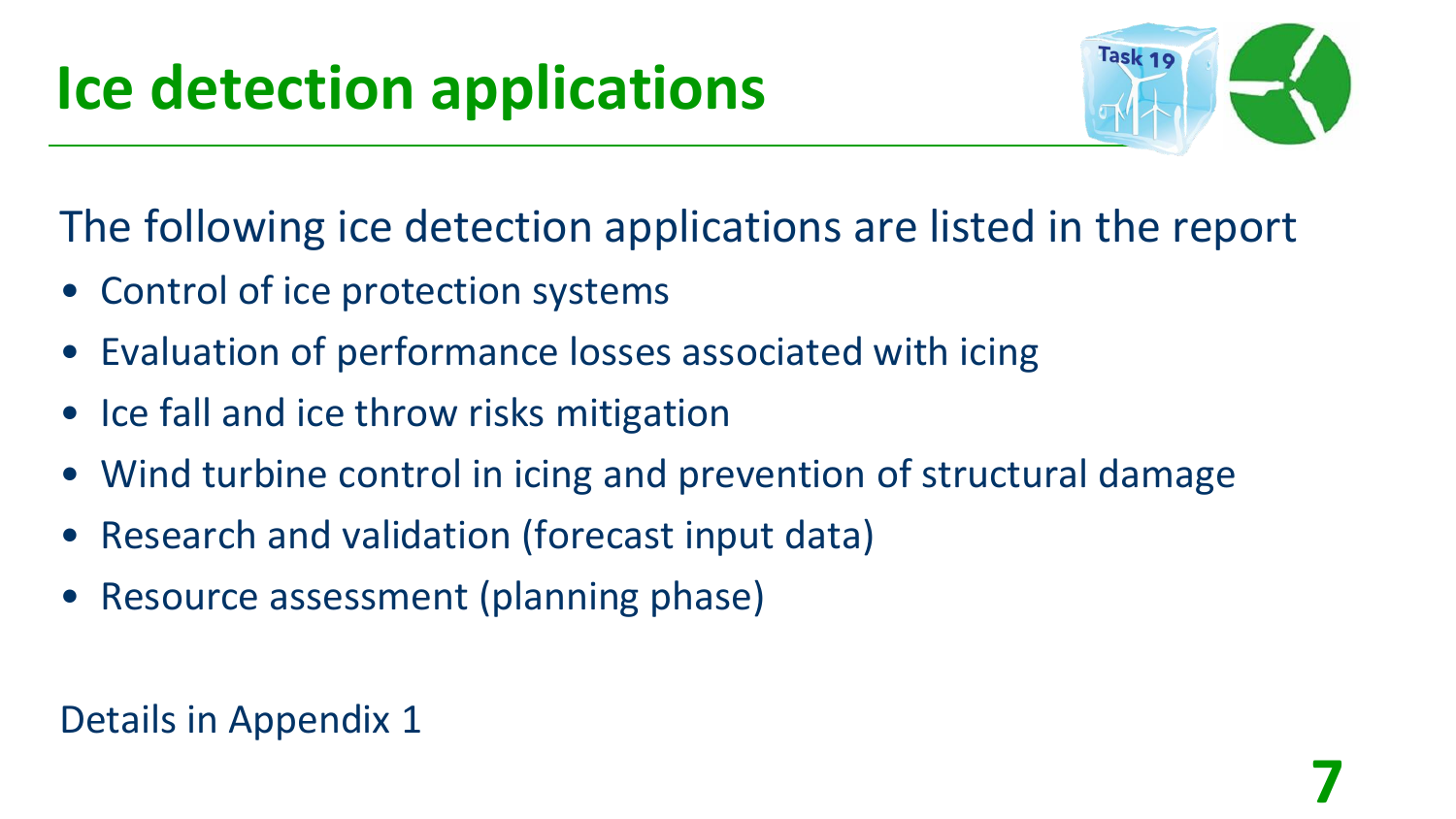# **Example of recommandations for anti-icing IPS control**



Ice detectors for anti-icing IPS's should reliably detect both:

- Icing of low severity for the activation of anti-icing actions; and
- Icing of medium severity for the activation of de-icing actions.

For this application an ice detection method for anti-icing IPS must:

- Have high sensitivity, i.e. high accuracy at low icing severity, for the activation of anti-icing actions;
- Have high accuracy at medium icing severity for the activation of de-icing actions;
- Be easily integrated in the turbine control; and
- Be equipped with self-monitoring capability.

**A highly sensitive rotor icing detector or a meteorological icing detector augmented with a discrete or continuous rotor icing detection method are recommended for this application.**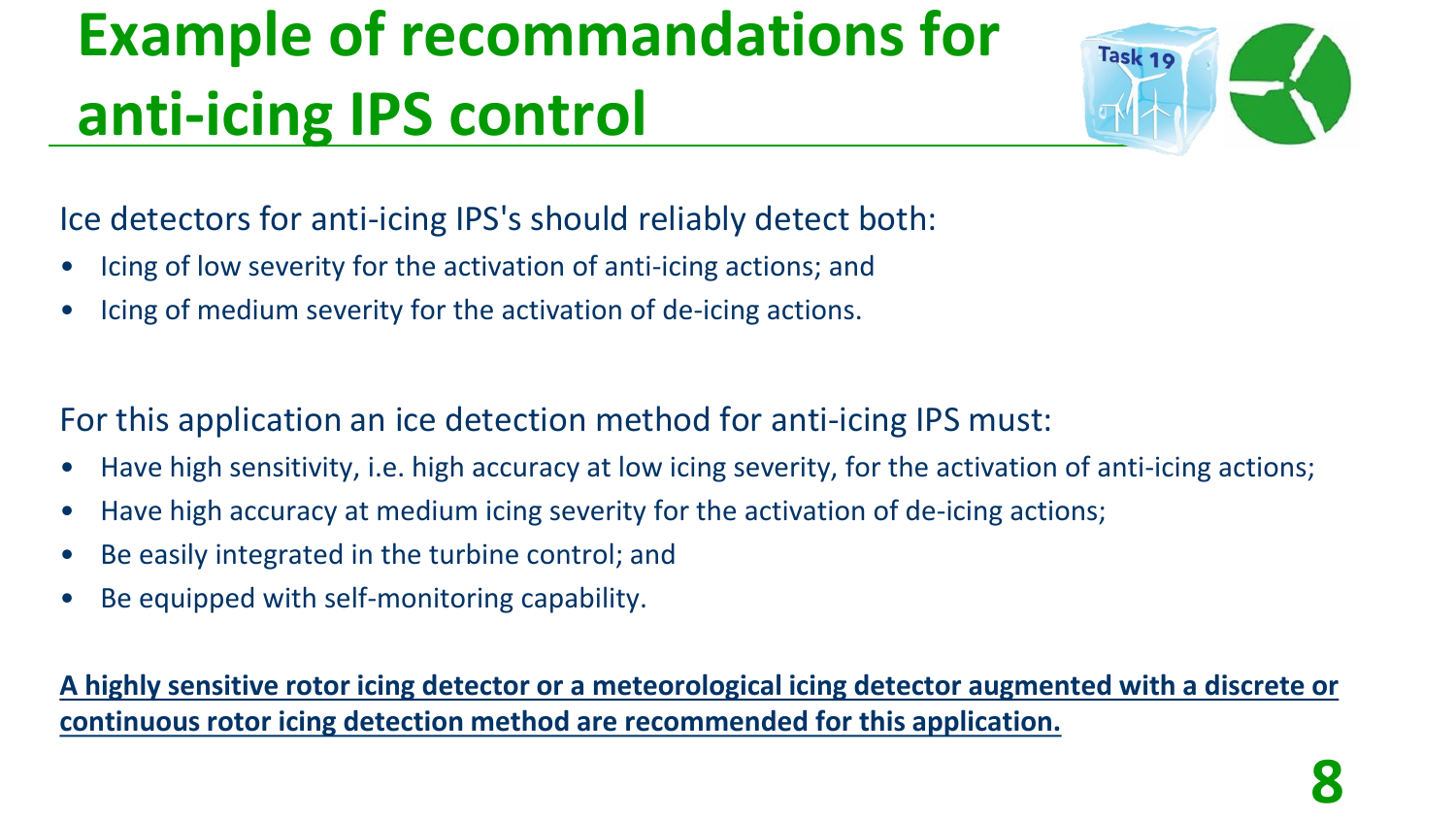# **Performance evaluation**



Discussion of considerations for lab and field testing

Proposition of 12 repeatable and measureable KPIs that can be used in lab or field testing, such as :

- Response time: Time from start of icing conditions to positive detection (for a given set of controlled icing conditions or reference)
- Sensitivity: Minimum icing level that can be detected reliably considering background noise
- Resolution: For continuous methods, the amount of icing required to observe a change in the signal that is significantly higher than the background noise
- Etc.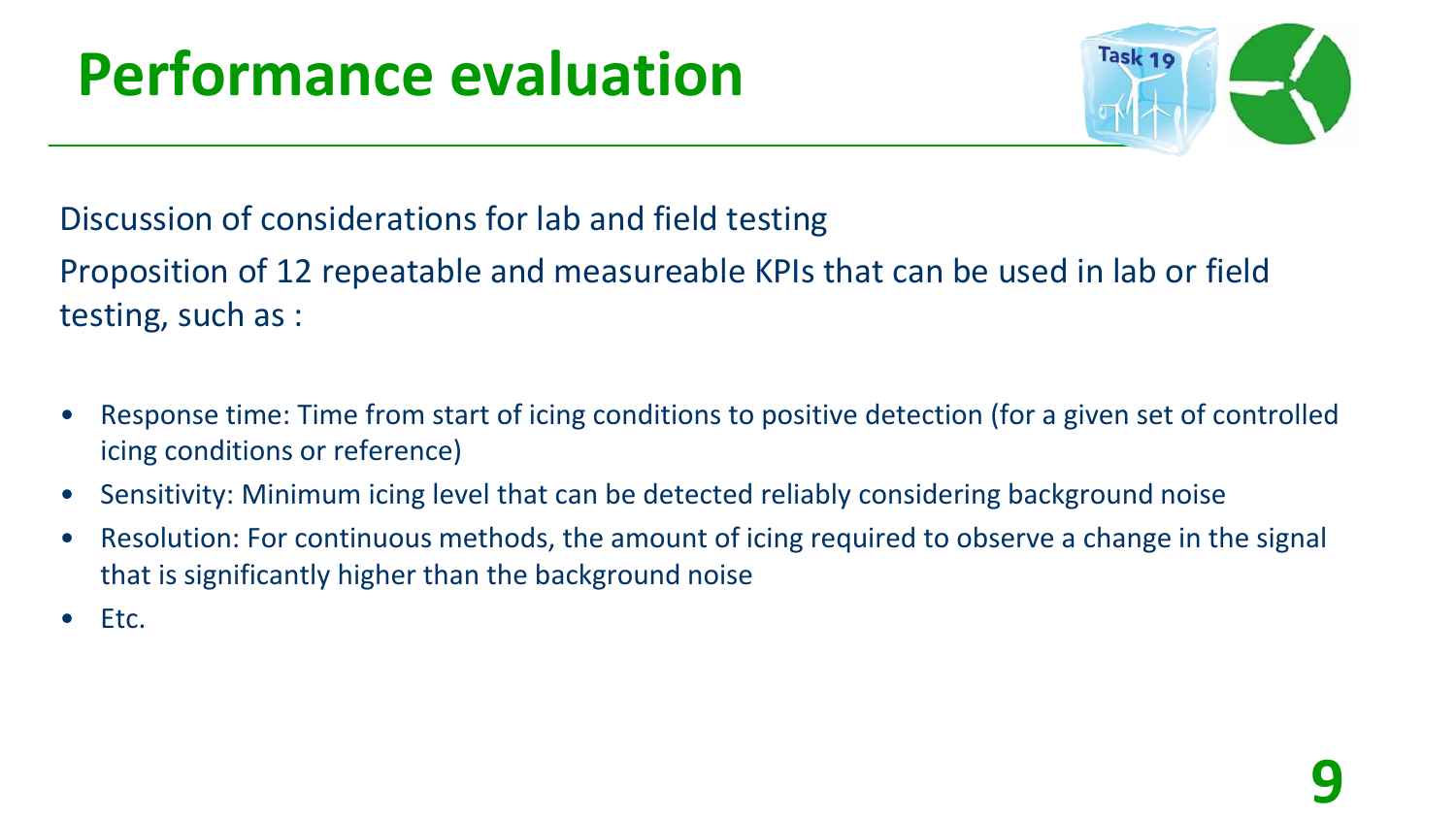



In some jurisdictions and for some applications, the ice detection methods must be certified. A typical application often requiring certification is the mitigation of the ice throw hazard. Currently, ice detectors for this application are certified by DNV.

#### The certification ensures that:

- The ice detector meets the defined safety standard (e.g. the ice sensor system is able to detect whether ice on the blades and other components of the turbine is present or not, to enable an automatic restart of the wind turbine)
- The ice detector can be integrated into the turbine control in a reliable manner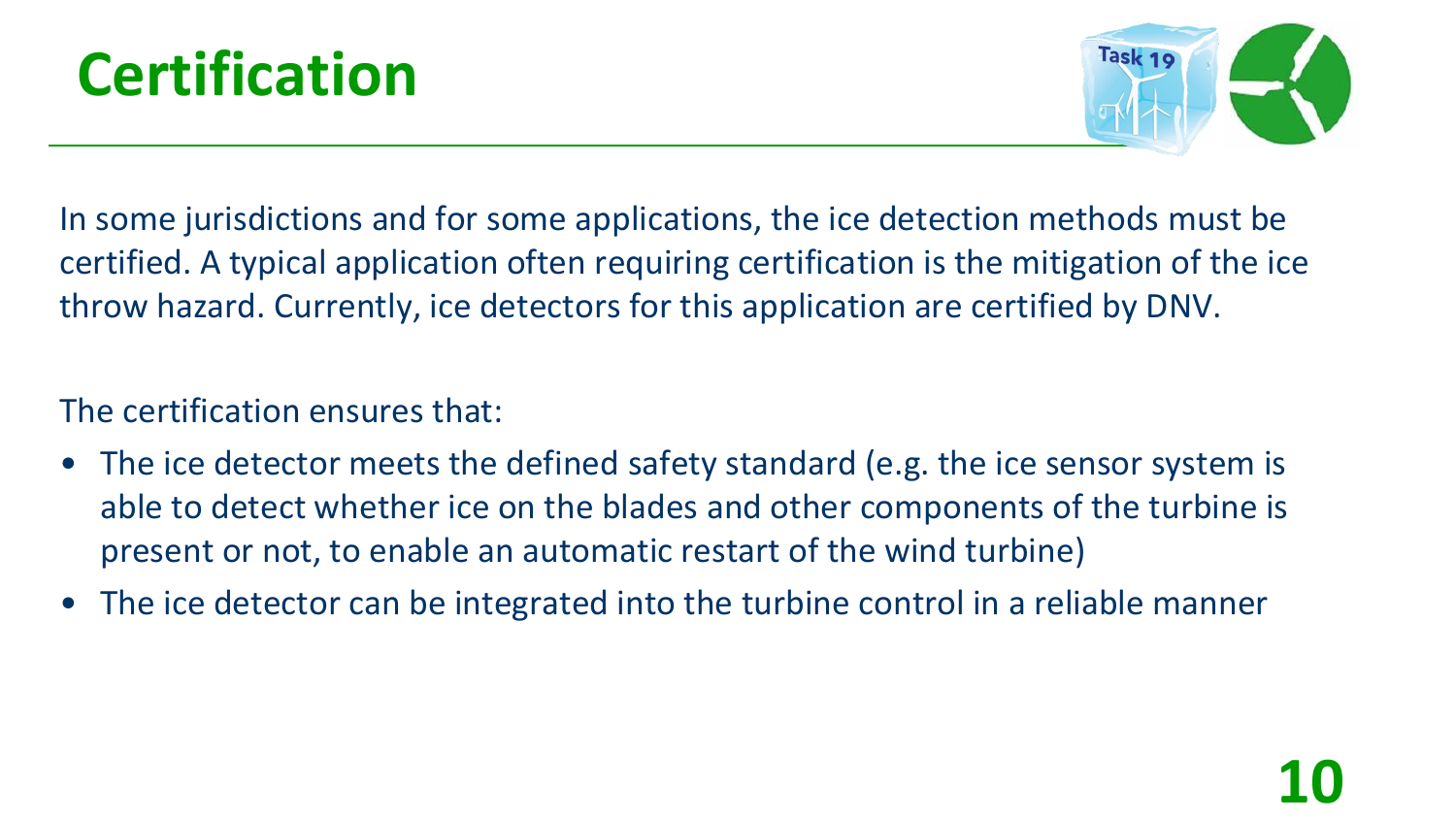



#### When integrating ice detection in a wind energy project, some risks must be adressed:

- Commercial risk: What is the impact of a faulty or unavailable ice detection method on revenue (e.g. energy production) and compliance?
- Redundancy: Is there an alternative ice detection method if the preferred one becomes unavailable?
- Communication protocol: Is the ice detection signal compatible with the wind turbine controller? Since there is no standard for integrating third-party component signals to wind turbines, the controller may not be able to read the ice detection signal.
- Performance of the ice detection method: Is sufficient information available to understand in which conditions the ice detection method will provide an ice detection signal?
- Safety: None of the commercial ice detection systems is approved under the scope of the European Union Machinery Directive as a system with performance level D (Probability of Dangerous Failure per Hour between 10<sup>-7</sup> and 10<sup>-6</sup>)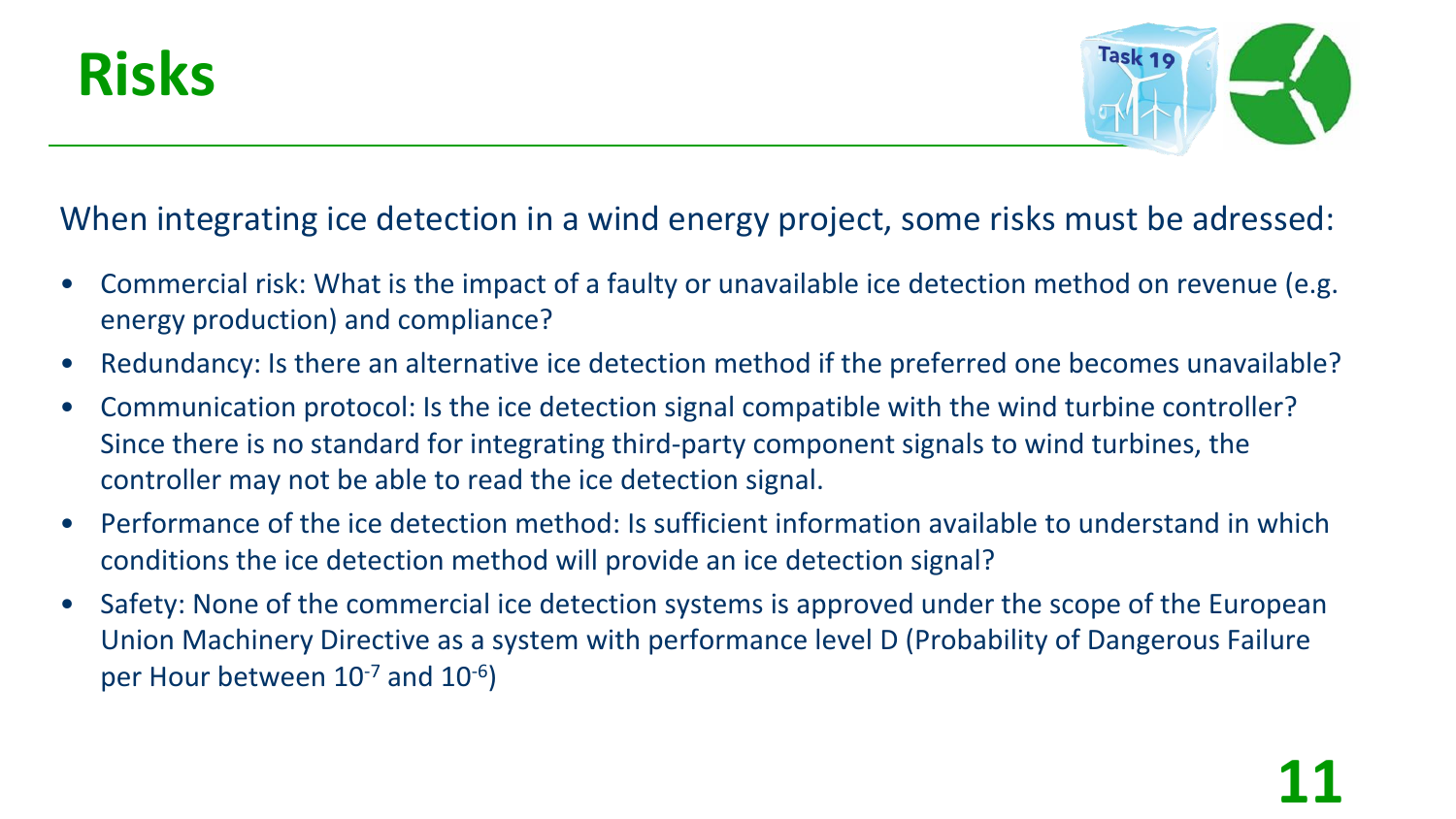# **Key takeaways**



Task 19 Ice detection guidelines for wind energy applications is an industry reference aimed at accelerating the standardization of ice detection methods by:

- Proposing a standardized classification of ice detection methods used in the wind energy industry
- Facilitating the selection of the most suited ice detection method for a given application
- Defining technical requirements for those applications
- Defining measureable and repeatable performance metrics for ice detection performance application
- Encouraging the industry to address the risks related to the usage of ice detection on wind farms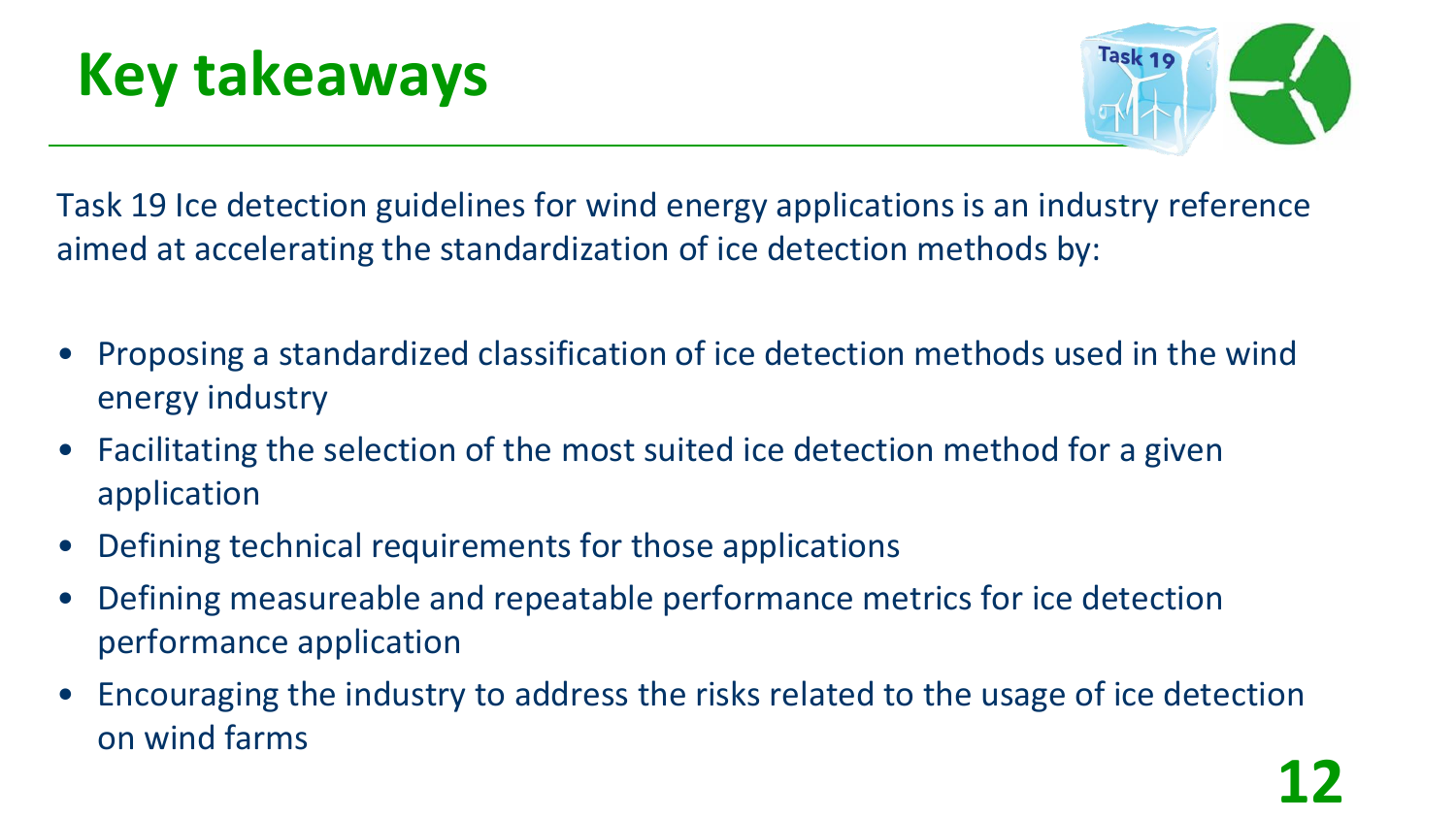



The full report will be available soon on the Task 19 website:

https://iea-wind.org/task19/t19-publications/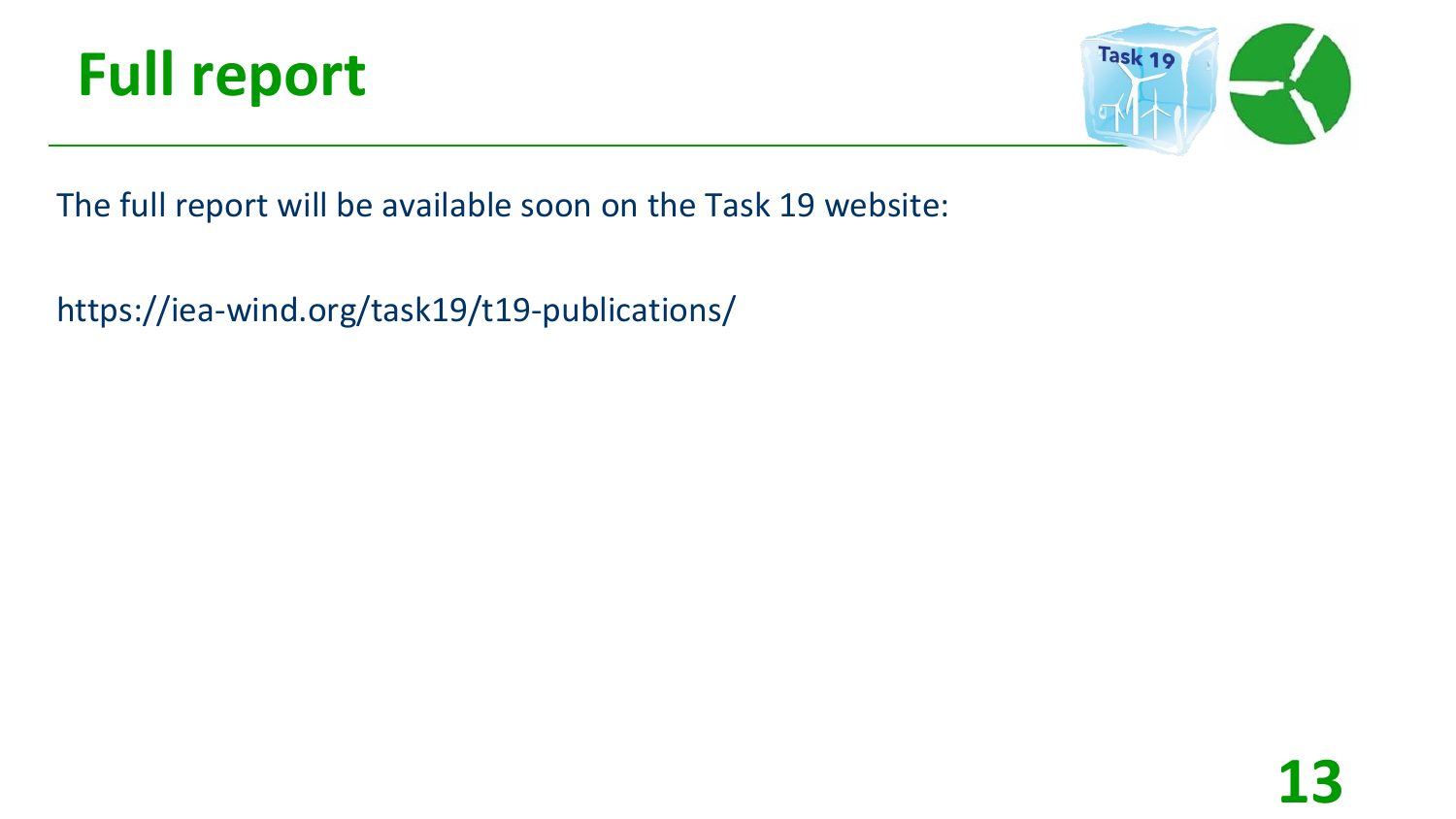### **Appendix 1 : Ice detection method selection based on wind energy application**



| Application            | Important metric                   | Required         | Additional                    | Recommended ice detection               |
|------------------------|------------------------------------|------------------|-------------------------------|-----------------------------------------|
|                        |                                    | sensitivity      | considerations                | method                                  |
| Activation of a de-    | Presence of a given level of rotor | Low              | Easy to integrate in turbine  | Discrete or continuous rotor icing      |
| icing system           | icing                              |                  | control                       | (power curve)                           |
|                        |                                    |                  |                               |                                         |
|                        |                                    |                  | Equipped with self-monitoring |                                         |
|                        |                                    |                  | capability                    |                                         |
|                        |                                    |                  |                               |                                         |
| Activation of an anti- | Early stage of rotor or            | High accuracy at | Easy to integrate in turbine  | Highly sensitive rotor icing or         |
| icing system           | meteorological icing for           | low and medium   | control                       |                                         |
|                        | activation of anti-icing           | icing intensity  |                               | Meteorological icing $+$ discrete rotor |
|                        |                                    |                  | Equipped with self-monitoring | icing                                   |
|                        | Presence of a given level of rotor |                  | capability                    |                                         |
|                        | icing for activation of de-icing   |                  |                               |                                         |
| Post-construction      | Instrumental or rotor icing        | Low              | Cover all wind turbines of a  | Discrete instrumental or rotor icing    |
| evaluation of          | periods                            |                  | given site                    | (power curve)                           |
| production             |                                    |                  |                               |                                         |
| losses associated with |                                    |                  | Limited costs                 |                                         |
| icing                  |                                    |                  |                               |                                         |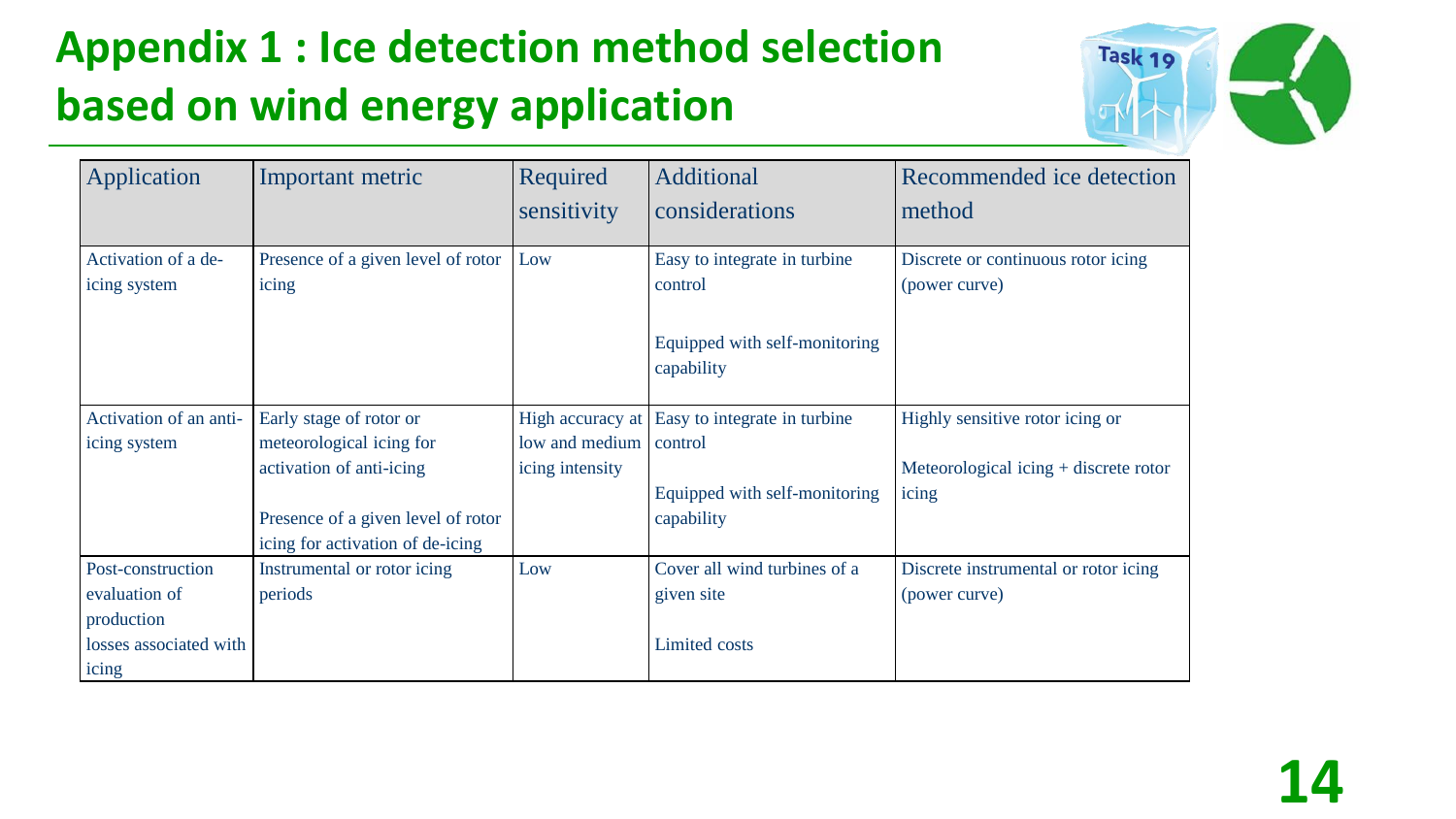### **Appendix 1 : Ice detection method selection based on wind energy application**



**15**

| <b>Application</b>                                                                   | Important metric                                                                                                                   | Required<br>sensitivity | Additional<br>considerations                                                                                     | Recommended ice detection<br>method                                                                           |
|--------------------------------------------------------------------------------------|------------------------------------------------------------------------------------------------------------------------------------|-------------------------|------------------------------------------------------------------------------------------------------------------|---------------------------------------------------------------------------------------------------------------|
| Ice fall and ice throw<br>$mitigation -$<br>Temperature-based                        | Temperature below a given<br>threshold                                                                                             | High                    | N/A                                                                                                              | Thermometer. Application<br>recommended only for sites with<br>scarce icing events and milder<br>temperatures |
| Ice fall and ice throw<br>mitigation - Active<br>warning signs                       | Presence of icing risks on site                                                                                                    | Medium                  | Communication link to active<br>warning signs on site<br>Equipped with self-monitoring<br>capability             | Meteorological, instrumental or rotor<br>ice detection method                                                 |
| Ice fall and ice throw<br>$mitigation - Using$<br>$detection + visual$<br>inspection | For shutdown: meteorological,<br>instrumental or rotor icing periods<br>For restart:<br>visual inspection in person or by<br>video | High                    | Certification required<br>Easy to integrate in turbine<br>control<br>Equipped with self-monitoring<br>capability | Meteorological, instrumental or rotor ice<br>detection method<br><b>AND</b><br>Visual inspection              |
| Ice fall and ice throw<br>$mitigation -$<br>Automated                                | For shutdown: rotor icing periods<br>For restart: demonstration that there<br>is no more risk of ice fall or ice<br>throw          | Medium                  | Certification required<br>Easy to integrate in turbine<br>control<br>Equipped with self-monitoring<br>capability | Impedance- or eigenfrequency-based<br>rotor icing detection                                                   |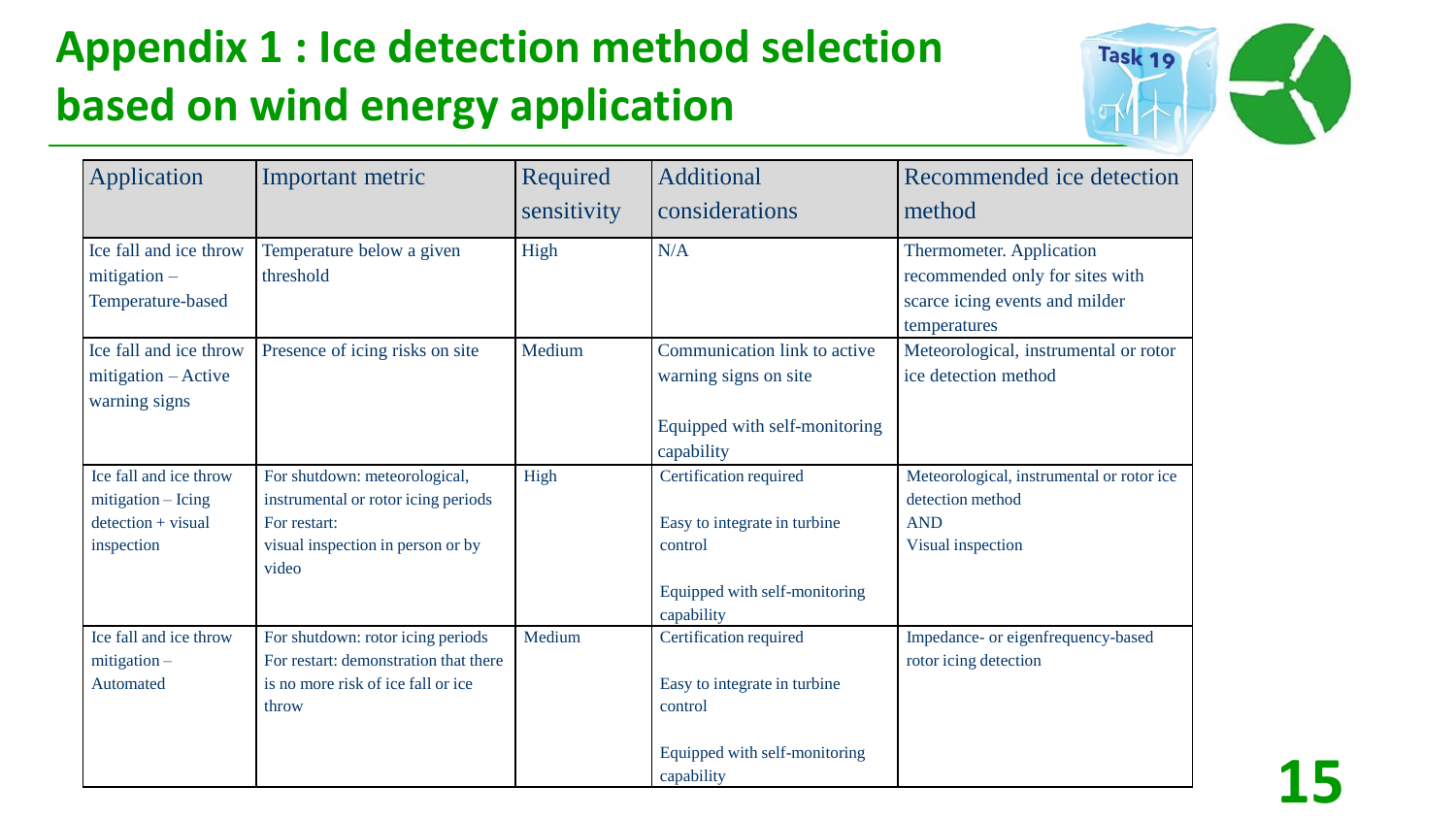### **Appendix 1 : Ice detection method selection based on wind energy application**



| Application                                                             | Important metric                                                                | Required<br>sensitivity | Additional<br>considerations                                                           | Recommended ice detection<br>method                            |
|-------------------------------------------------------------------------|---------------------------------------------------------------------------------|-------------------------|----------------------------------------------------------------------------------------|----------------------------------------------------------------|
| Wind turbine control in<br>icing and prevention of<br>structural damage | Severe instrumental or rotor icing<br>periods                                   | Medium                  | Easy to integrate in turbine<br>control<br>Equipped with self-monitoring<br>capability | Continuous instrumental or rotor icing                         |
| Research                                                                | Ice accretion rate and icing severity                                           | High                    |                                                                                        | Continuous meteorological, instrumental<br>or rotor icing      |
| Resource assessment                                                     | Meteorological or instrumental<br>icing periods;<br>Instrumental icing severity | Low                     | Variation of icing across large<br>wind farms and terrain elevation                    | Discrete meteorological or instrumental<br>icing on a met mast |
| Forecast<br>or long-term icing<br>model validation data                 | Ice accretion rate and icing severity                                           | High                    |                                                                                        | Continuous meteorological, instrumental<br>or rotor icing      |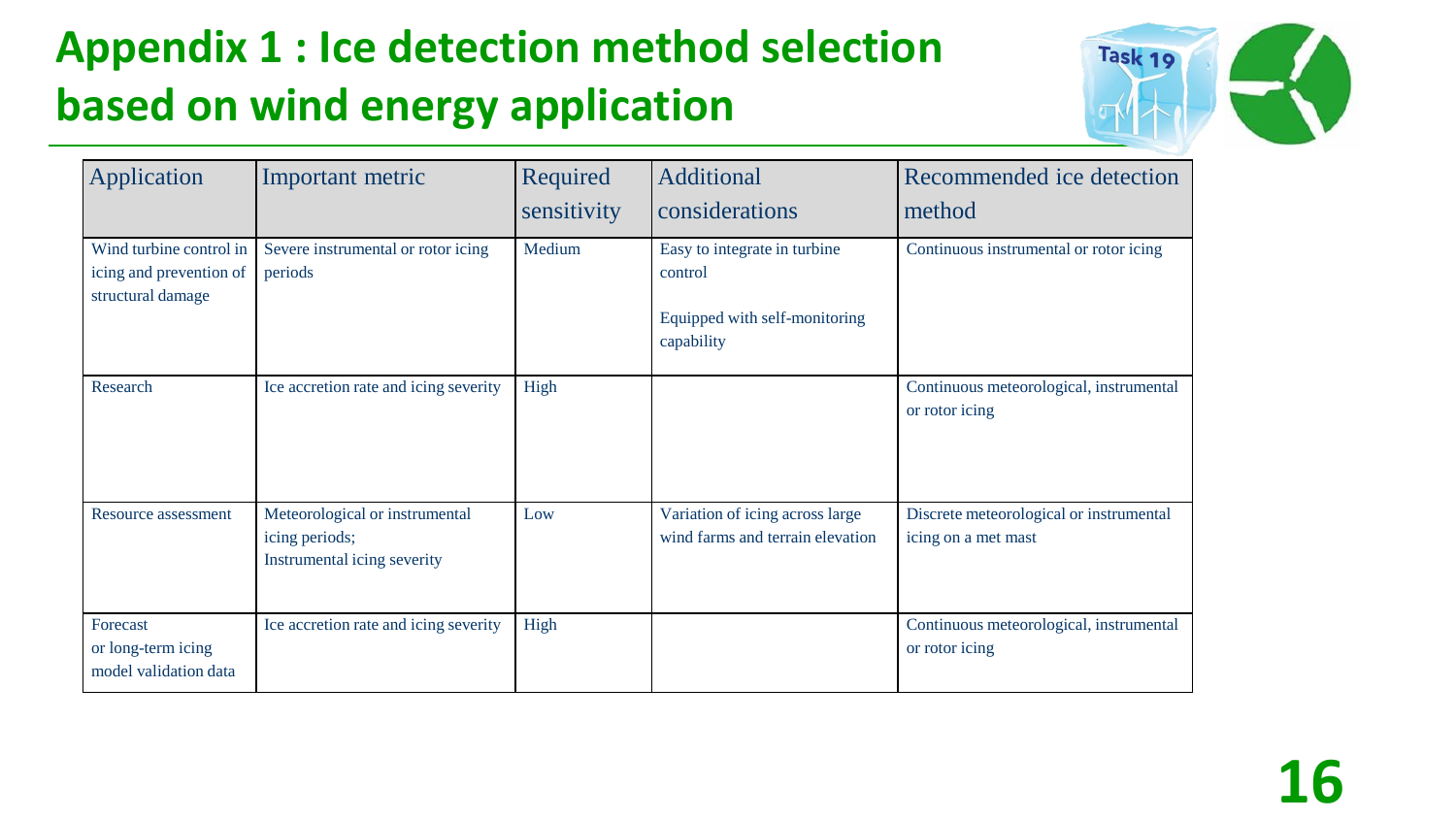

- [1] Bégin-Drolet, A., Ruel, J., & Lemay, J. (2013). Novel meteorological sensor for anemometer heating control purposes: Part A - Proof of concept. Cold Regions Science and Technology, 96, 45–52. https://doi.org/10.1016/j.coldregions.2013.09.007
- [2] Bredesen, R. E. (2017). Icethrow from wind turbines Assessment and Risk Management. Winterwind 2017.
- [3] Bredesen, R. E., Drapalik, M., & Butt, B. (2017). Understanding and acknowledging the ice throw hazard Consequences for regulatory frameworks, risk perception and risk communication. Journal of Physics: Conference Series, 926(1). https://doi.org/10.1088/1742-6596/926/1/012001
- [4] Canadian Renewable Energy Association. (2020). Best Practices for Wind Farm Icing and Cold Climate Health & Safety.
- [5] Cattin, R., Heikkilä, U., Bourgeois, S., Raupach, O., & Storck, F. (2016). Evaluation of ice detection systems for wind turbines.
- [6] NDNV-GL. (2017). Recommended Practice RP-0175: Icing of wind turbines. Lehming, "Performance Analysis of an Anti-Icing System," Optim. Wind farms cold Clim., no. May, 2014. **17**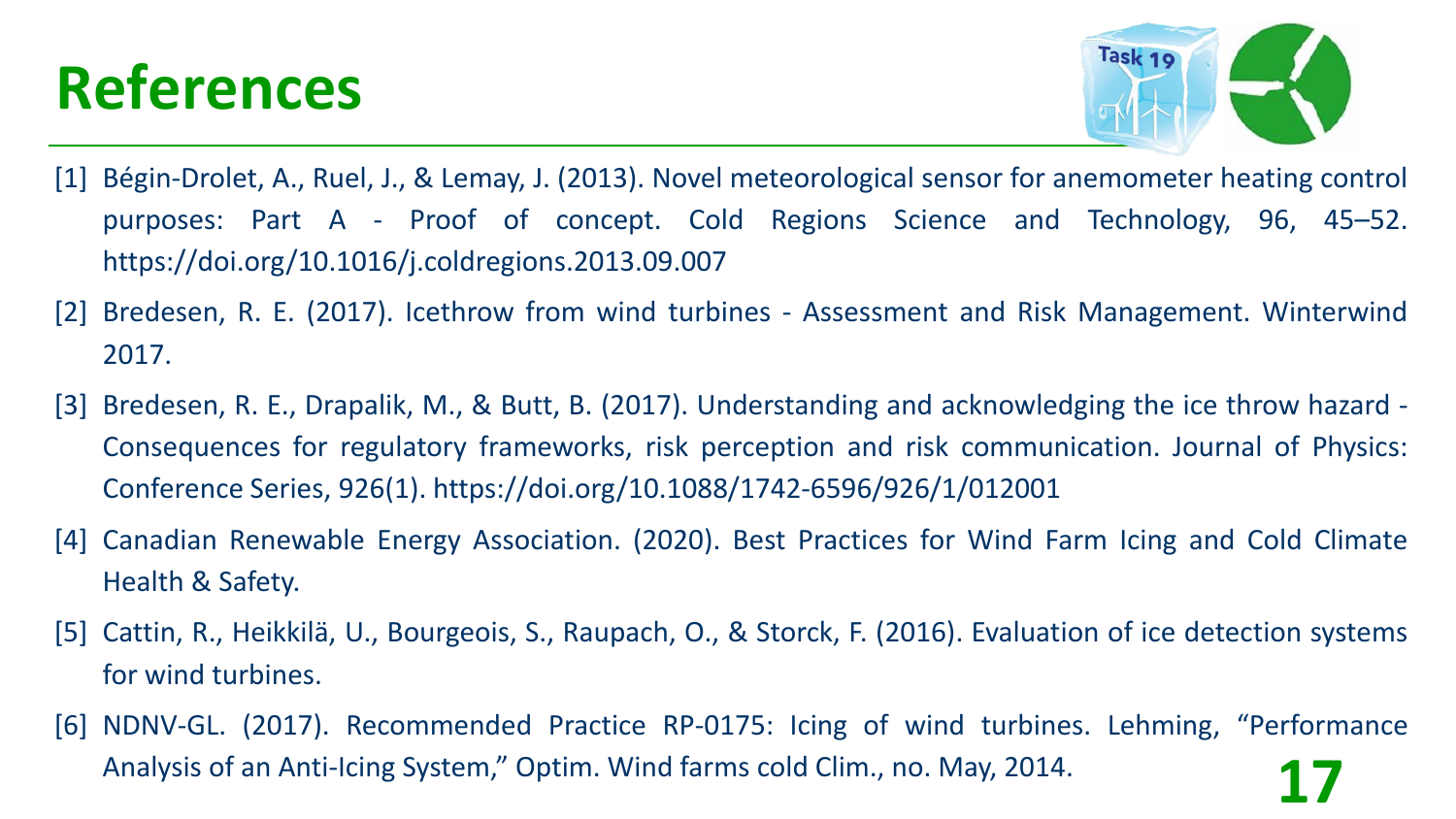

**18**

[7] DNV. Valid certifications. https://www.dnv.com/services/valid-certifications-70432

- [8] F2E Fluid & Energy Engineering. (n.d.). Risk assessment: Loss of structural integrity. https://f2e.de/en/services/risk-assessment-loss-of-structural-integrity
- [9] Fisher, E. (2018). Law and energy transitions: Wind turbines and planning law in the UK. Oxford Journal of Legal Studies, 38(3), 528–556. https://doi.org/10.1093/OJLS/GQY018
- [10] Froidevaux, P., Bourgeois, S., & Cattin, R. (2019). Intercomparison of blade-based ice detection systems. Winterwind 2019.
- [11] Froidevaux, P., & Cattin, R. (2021). Comparison of four blade-based ice detection systems installed on the same turbine. Winterwind 2021.
- [12] Godreau, C. (2019). Wind Turbine Rotor Icing Detectors Performance Evaluation. Winterwind 2019.
- [13] González, J. S., & Lacal-Arántegui, R. (2016). A review of regulatory framework for wind energy in European Union countries: Current state and expected developments. Renewable and Sustainable Energy Reviews, 56, 588–602. https://doi.org/https://doi.org/10.1016/j.rser.2015.11.091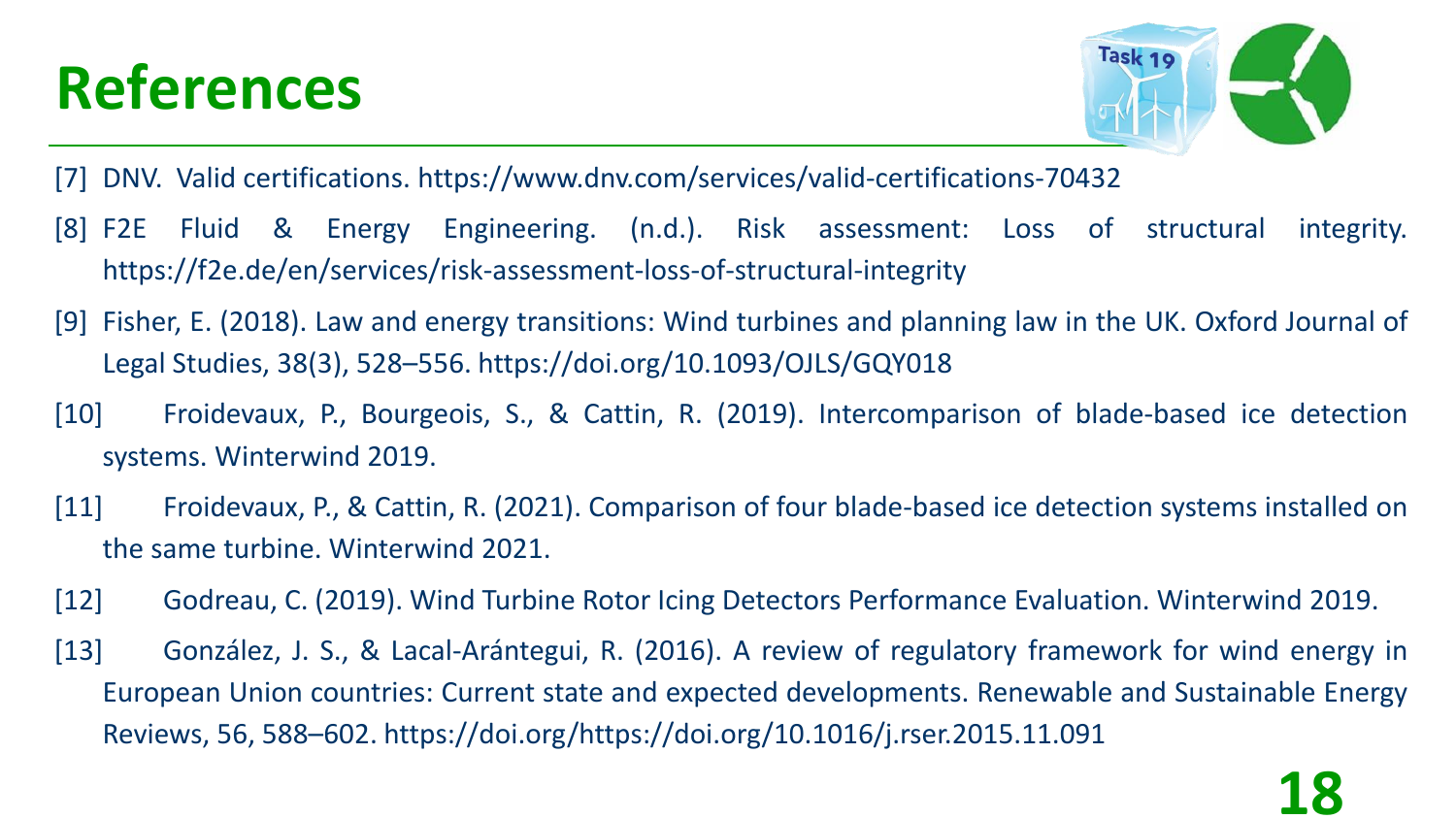

[14] Hahm, T., & Stoffels, N. (2016). Ice Throw Hazard: Experiences and Recent Developments in Germany. [15] IEA Wind TCP Task 19. (n.d.). Ice Loss Method. https://iea-wind.org/task19/t19icelossmethod [16] IEA Wind TCP Task 19. (2017). IEA Wind Recommended Practices-13. Wind Energy Projects in Cold Climates [17] IEA Wind TCP Task 19. (2018a). Available Technologies for Wind Energy in Cold Climates - 2nd Edition. [18] IEA Wind TCP Task 19. (2018b). International Recommendations for Ice Fall and Ice Throw Risk Assessments. [19] IEA Wind TCP Task 19. (2020). Performance Warranty Guidelines for Wind Turbines in Icing Climate [20] International Organization for Standardization. (2009). ISO Guide 73 - Risk management Vocabulary. [21]Jokela, T., Karlsson, T., & Lehtomäki, V. (2017). Standardizing ice detector tests in icing wind tunnel. Winterwind 2017. [22] Jolin, N., Bolduc, D., Swytink-Binnema, N., Rosso, G., & Godreau, C. (2019). Wind turbine blade ice accretion: A correlation with nacelle ice accretion. Cold Regions Science and Technology, 157, 235–241. https://doi.org/10.1016/j.coldregions.2018.10.009

[23] Makkonen, L. (2000). Models for the growth of rime, glaze, icicles and wet snow on structures. Philosophical Transactions of the Royal Society A: Mathematical, Physical and Engineering Sciences, 358, 2913–2939. https://doi.org/10.1098/rsta.2000.0690